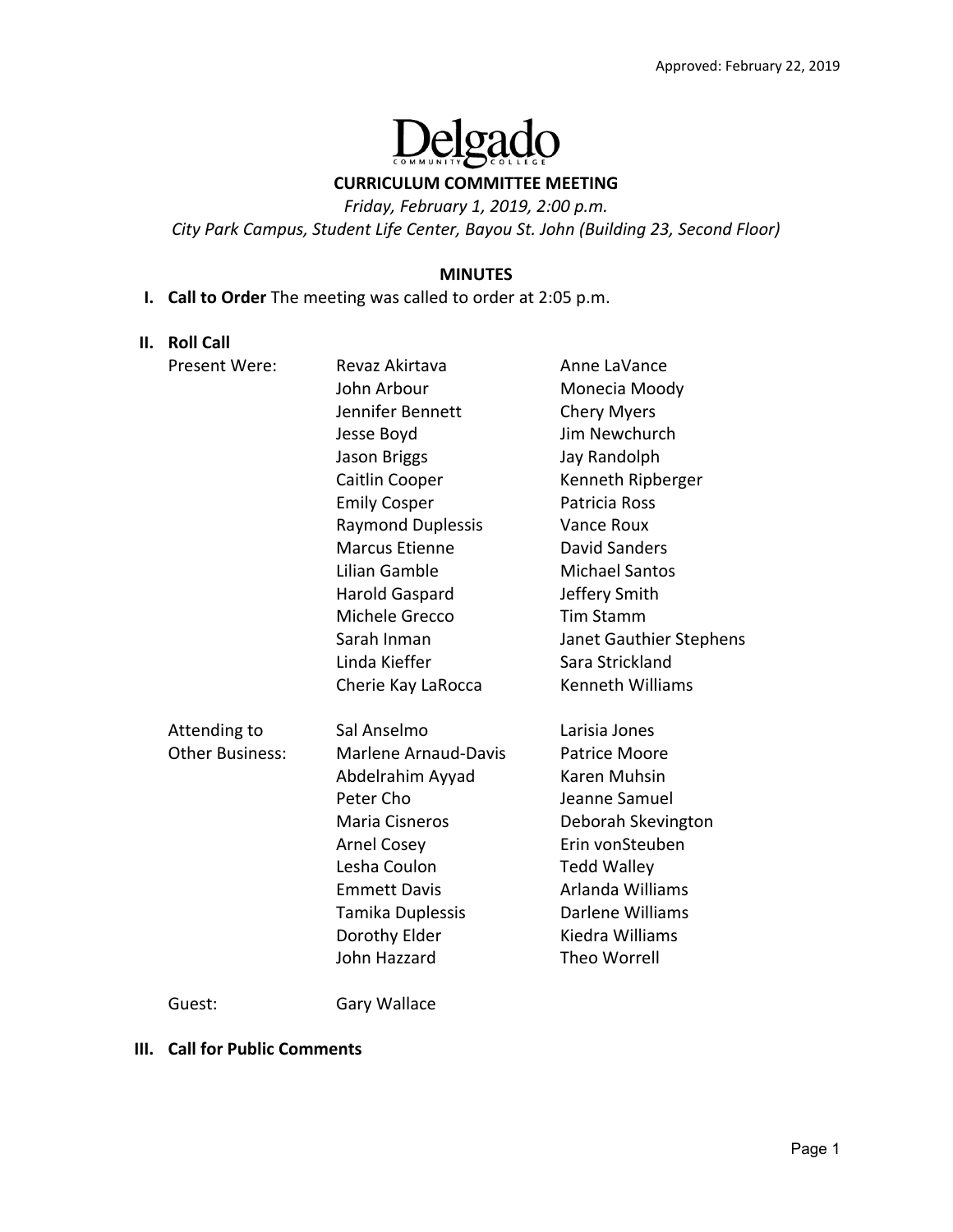**IV. Minutes of meeting of October 26, 2018** The minutes of the meeting of October 26, 2018, were reviewed and approved as presented.

### **V. Curriculum Operations Report – Tim Stamm**

#### **VI. New Business**

### a) **Business & Technology/TECH**

**New Course:** TECH‐119: Technology and Ethics (3‐0‐3 / 45). Creation of a new course, TECH‐119: Technology and Ethics. Course description: "Ethical, policy and social aspects of information technology, the business within information technology, and the foundations of ethical decisions. Issues related to relationships in business, information acquisition, access and stewardship, software and intellectual property will be addressed. Areas of social concern will include decisions, liability, freedom, privacy and control. The ultimate goal of the course is to give students an ethical perspective on the multiple challenges created by business and the diffusion of computer technology in the modern home and workplace." Motion to accept proposal **[Motion: Raymond Duplessis; Second: Jay Randolph; Carried, Unanimously].** 

### b) *The agenda was reordered and items were combined for discussion. Original Placement Items VI. b. to VI. c.*  **Business & Technology/ELET**

**Change of Course Description:** ELET‐101: Electrical Circuits I. Course Description: "Basic principles and components used in the electrical/electronics industry as well as an introduction to computer programming using BASIC. Introduction to the key concepts of the discipline. An overview of various electrical‐electronics engineering technology specializations and job opportunities within the fields will be provided. Students will gain an appreciation for the required program curriculum and will be introduced to campus library resources and the Internet to write papers and give presentations." Current description: "Direct current fundamentals involving series, parallel, and combination circuits, as well as concepts of resistance, capacitance, and inductance. P‐SPICE computer analysis, Basic and C++ programming used; each section of course has mandatory laboratory assignment."

# **Business & Technology/ELET**

**Change of Course Requisite Requirements**: ELET‐101: Electrical Circuits I. Change the prerequisites of ELET‐101: Electrical Circuits I to state: "MATH‐098 or higher." Current prerequisite: none. Delete Co-requisite. Current Co-requisite: ELET‐103. Motion to accept proposals **[Motion: Raymond Duplessis; Second: Vance Roux; Carried, Unanimously].**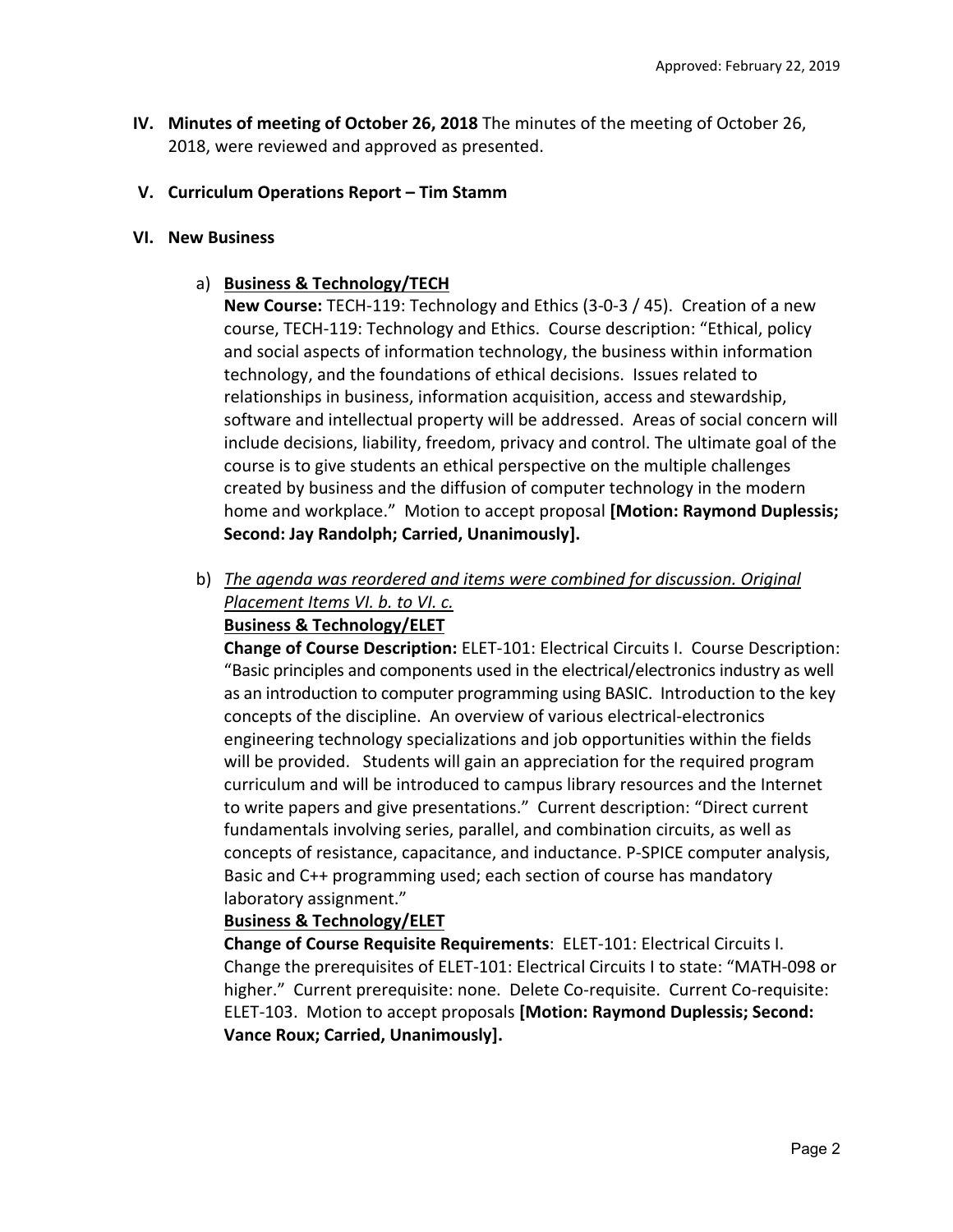c) *The agenda was reordered and items were combined for discussion. Original Placement Items VI. d to VI. f* 

# **Business & Technology/ELET**

**Change of Course Description**: ELET‐160: Programming for Engineering Technology. Course Description: "Programming techniques and methods as they relate to electrical and computer hardware." Current description: "Programming techniques and methods as they relate to engineering and computer hardware topics."

# **Business & Technology/ELET**

**Change of Course Lecture, Credit, and/Contact Hours**: ELET‐160: Programming for Engineering Technology. Change the Lecture, Credit, and Contact hours of ELET‐160: Programming for Engineering Technology *from* 2‐3‐3 / 75 *to* 3‐3‐4 / 90. **Business & Technology/ELET**

# **Change of Course Prerequisite Requirements**: ELET‐160: Programming for Engineering Technology. Change the prerequisites of ELET‐160: Programming for Engineering Technology to state: "MATH‐130." Course currently has no prerequisite requirements. Motion to accept proposals **[Motion: David Sanders; Second: Cheryl Myers; Carried, Unanimously].**

# d) *The agenda was reordered. Original Placement Item VI. g.*

# **Business & Technology/ELET**

**Change of Course Description:**  ELET‐260: Instrumentation and Control Systems. Course Description: Theory and operation of transducers for measurement of pressure, flow, level, and temperature. Students will analyze common electrical and mechanical devices used in automation. Covers automatic process controls including On‐Off and Proportional/Integral/Derivative (PID), and Programmable Logic Controllers (PLCs) operation and programming. Current description: "Theory and operation of transducers for measurement of pressure, flow, liquid level, and temperature. Common mechanical and electrical devices analyzed. Covers automatic process controls, on‐off proportion rate and reset, pneumatic and electrical systems." Motion to accept proposal **[Motion: Cherie Kay LaRocca; Second: David Sanders; Carried, Unanimously].**

# e) *The agenda was reordered. Original Placement Item VI. h.*  **Business & Technology/ELET**

**Change of Course Description:** ELET‐287: Programmable Logic Controllers (PLCs). Course Description: "Study of the hardware, software, and communications pathways of Programmable Logic Controllers (PLC). Analyze common industrial control schemes and implement them in a typical PLC control system." Current description: "Applications and operation of PLC's including design of logic diagrams using ladder logic. Preventive maintenance and troubleshooting." Motion to accept proposal **[Motion: Cheryl Myers; Second: Jay Randolph; Carried, Unanimously].**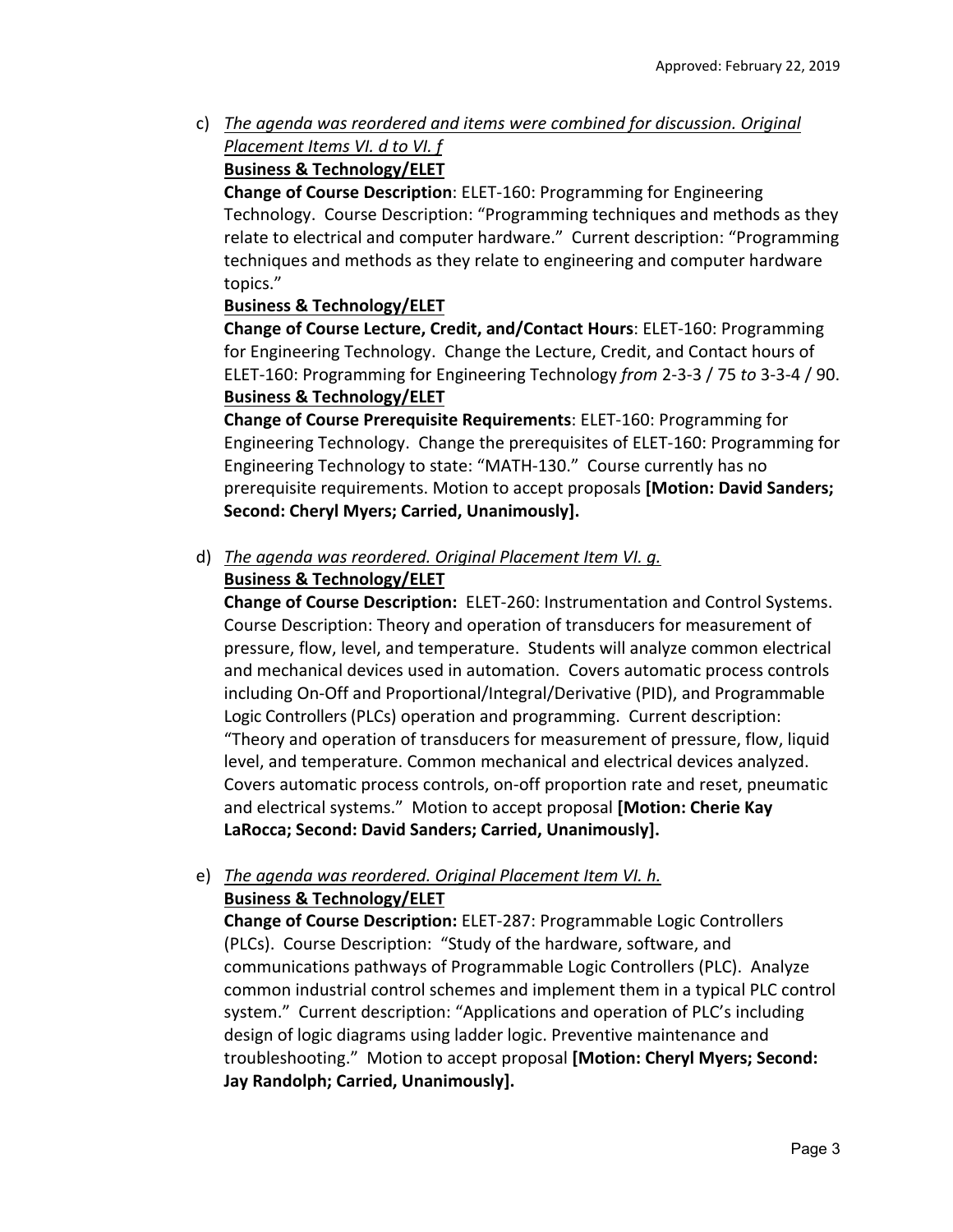f) *The agenda was reordered. Original Placement Item VI.i.*  **Business & Technology/ELET** 

**New Course:** ELET‐288: Programming in C++ (3‐3‐4 / 90). Creation of a new course, ELET‐288: Programming in C++. Course Description: "Fundamental procedural programming concepts as applied to the programming language C++. Programming principles and constructs, such as data types, common control flow structures, basic data structures, and console input/output will be presented." Motion to accept proposals **[Motion: Raymond Duplessis; Second: Janet Gauthier Stephens; Carried, Unanimously].**

g) *The agenda was reordered and items were combined for discussion. Original Placement Items VI. j. to VI. k.* 

# **Business & Technology/ELET**

**Change of Course Title:** ELET‐291: Microprocessors and Advanced Digital Systems. Change the title of ELET‐291: Microprocessors and Advanced Digital Systems *from* ELET‐291: Microprocessors and Advanced Digital Systems *to* ELET‐ 291: Microprocessors and Advanced Digital Systems Capstone.

# **Business & Technology/ELET**

**Change of Course Description:** ELET‐291: Microprocessors and Advanced Digital Systems Capstone. Course Description: "Introduction to microprocessor architecture, addressing and programming techniques, interfacing of input/output memory devices, and microprocessor applications. Experiments in operations and programming of microcomputers, hardware analysis, timing, and design." Current description: "Introduction to microprocessor architecture, addressing and programming, input/output memory devices, and applications. Includes experiments in micro-computer programming, hardware analysis, timing, and design." Motion to accept proposals **[Motion: Caitlin Cooper; Second: Lilian Gamble; Carried, Unanimously].**

h) *The agenda was reordered and items were combined for discussion. Original Placement Items VI. l. to VI. m* 

# **Business & Technology/ELET**

**Change of Course Description: ELET-271: Digital Circuits. Course Description:** "Introduction to analysis, troubleshooting, and basic design of pulse and switching networks used in computers with emphasis on Integrated circuits, TTL, CMOS ICs, Op Amp, A/D and D/A converters, Arithmetic circuits, counters, and number systems." Current description: "Analysis and design of pulse and switching circuits used in digital computers."

### **Business & Technology/ELET**

**Change of Course Prerequisite Requirement:** ELET‐271: Digital Circuits. Change the prerequisites of ELET‐271: Digital Circuits to state: "ELET‐101: Electrical Circuits I." Currently, the course has no prerequisite requirements. Motion to accept proposals **[Motion: Lilian Gamble; Second: Jesse Boyd; Carried, Unanimously].**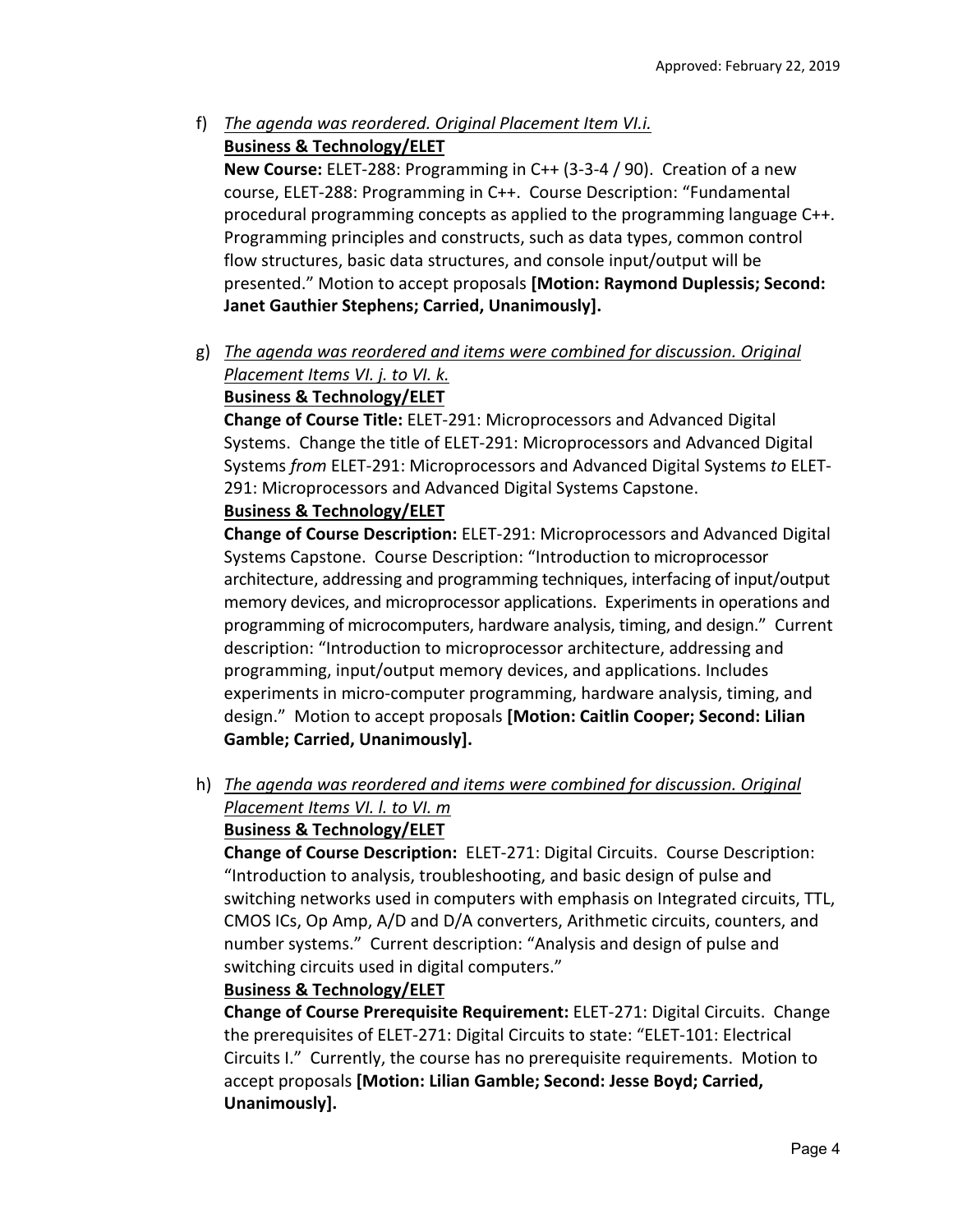# i) *The agenda was reordered. Original Placement Item VI.n*. **Business & Technology/ELET**

**Change of Degree Designation:**  Associate of Science in Electrical‐Electronics Engineering Technology. Change the degree designation of the A.S. in Electrical‐ Electronics Engineering Technology *from* Associate of Science *to* Associate of Applied Science. Change of degree designation more accurately reflects the student learning outcomes and purpose of the program. Motion to accept proposal **[Motion: Janet Gauthier Stephens; Second: Larisia Jones; Carried, Unanimously].**

# j) *The agenda was reordered. Original Placement Item VI. o.*  **Business & Technology/ELET**

**Change of Program Title:** Associate of Applied Science in Electrical‐Electronics Engineering Technology *from* Electrical‐Electronics Engineering Technology *to* Electrical‐Electronics Applied Engineering Technology. Revised title reflects the applied nature of the degree designation change from A.S. (designed for transfer to baccalaureate degree as pre‐Engineering) to A.A.S. (designed for immediate entry into the workforce). Motion to accept proposal **[Motion: Emily Cosper; Second: Raymond Duplessis; Carried, Unanimously].** 

# k) *The agenda was reordered. Original Placement Item VI.p*  **Business & Technology/ELET**

**Program Revision:** Creation of a concentration within in the A.A.S. in Electrical‐ Electronics Applied Engineering Technology. Concentration in Electrical Engineering. Student Learning Outcomes: Apply and explain the operation and/or programming of digital electronics and microprocessors; Write, test, troubleshoot, and operate programmable logic controllers and PLC programs; Apply circuit analysis and design, and programming to the building, testing, operation, and maintenance of electrical systems. Motion to accept proposal **[Motion: David Sanders; Second: Jay Randolph; Carried, Unanimously].** 

# l) *The agenda was reordered and combined for discussion. Original Placement Items VI. q. to VI. r*

# **Business & Technology/ELET**

**Change of Course Description:** ELET‐102: Digital Circuits. Course Description: "Principles of alternating current (AC) electricity, including generation and characteristics; the effect of the electrical circuit properties of resistance inductance, and capacitance on AC; the analysis of series, and parallel circuits, series‐parallel arrangements, and complex networks. Single phase and polyphase, nonsinusoidal waveforms, and transformers. Electronic Workbench –MULTISIM Circuit Analysis simulation tools will be utilized. Students will make at least two oral presentations on their laboratory experience." Current description: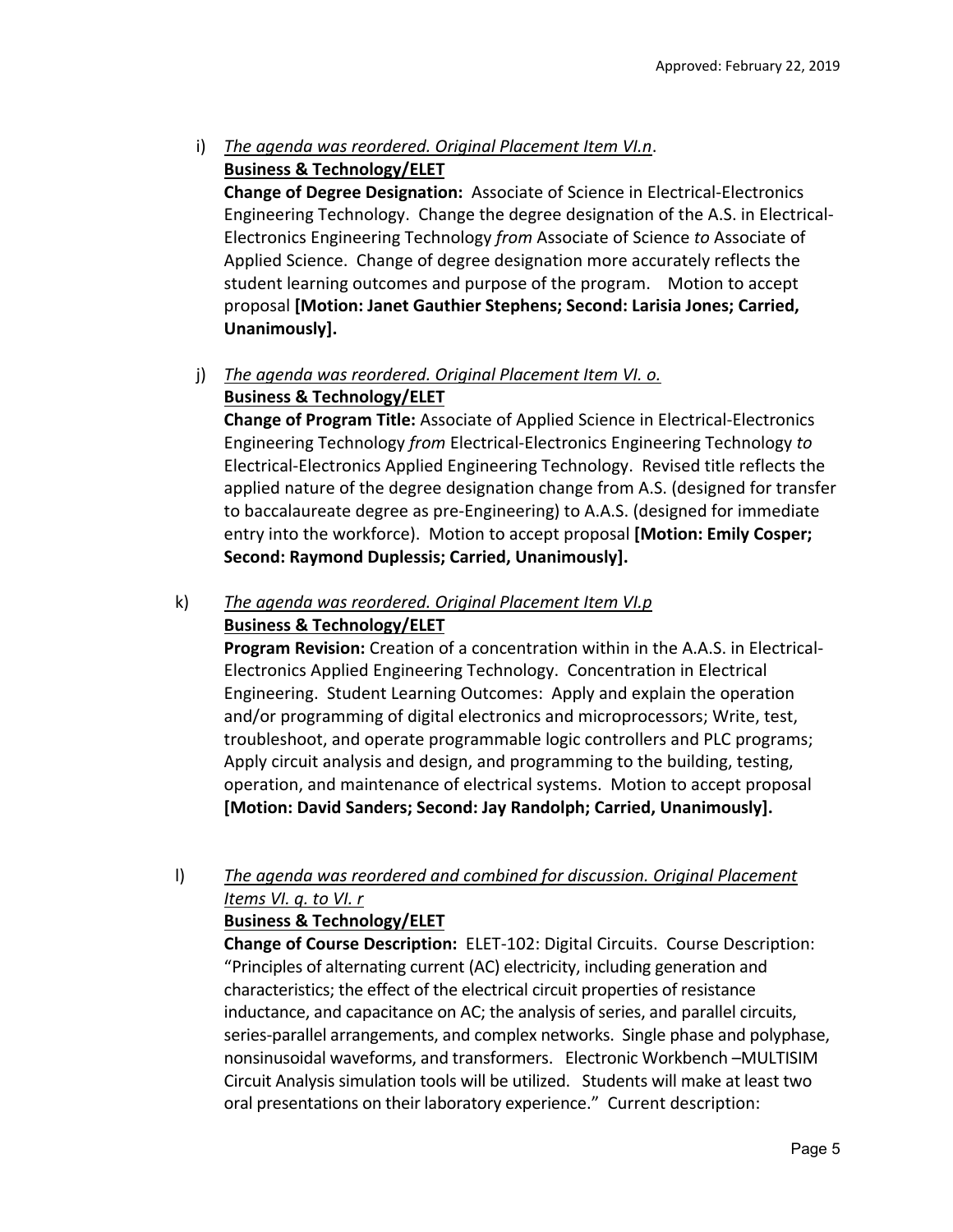"Alternating current principles including single and poly‐phase circuits, nonsinusoidal waveforms and transformers. Includes Fournier analysis and use of P‐SPICE computer software."

### **Business & Technology/ELET**

**Change of Course Prerequisite Requirements:** ELET‐102: Digital Circuits. Change the prerequisite requirements of ELET‐102: Digital Circuits to state: "ELET‐101: Electrical Circuits I." Current prerequisites: "ELET‐101 and ELET‐103." Motion to accept proposals **[Motion: Lilian Gamble; Second: Raymond Duplessis; Carried, Unanimously].** 

# m) *The agenda was reordered. Original Placement Item VI. s.*

### **Business & Technology/ELET**

**Change of Course Description: ELET-155: Electronics I. Course Description:** "Theory and operation of solid‐state components, starting with the most basic form: the p-n junction. Laboratory experiments are performed to reinforce lectures. Practical design and analysis of electronic solid‐state systems, small signal analysis of active signal amplification will be explained. Students are expected to make at least two oral/written presentations on their laboratory experience." Current description: "Fundamentals of electronic devices, circuit analysis of power supplies, amplifiers, and other basic circuits." Motion to accept proposal **[Motion: Jeffery Smith; Second: Jay Randolph; Carried, Unanimously].**

### n) *The agenda was reordered. Original Placement item VI.t.*  **Business & Technology/ELET**

**Program Revision:** Creation of a concentration within in the A.A.S. in Electrical‐ Electronics Applied Engineering Technology. Concentration in Electronics Engineering. Student Learning Outcomes: Analyze and solve technical problems related to electronics engineering by applying principles of advanced mathematics and science; Troubleshoot electronic circuits or systems, generate, and perform test procedures; Design, build, test, and troubleshoot electronic circuits, equipment, systems, and subsystems in accordance with job requirements, functional specifications, and relevant standards; Modify, maintain, repair, and recommend electronic equipment and systems in accordance with relevant operational guidelines. Motion to accept proposal **[Motion: Raymond Duplessis; Second: Vance Roux; Carried, Unanimously].** 

# o) *The agenda was reordered. Original Placement Item VI. u.*

# **Business & Technology/ELET**

**Program Revision:** Creation of a concentration within in the A.A.S. in Electrical‐ Electronics Applied Engineering Technology. Concentration in Computer Engineering. Student Learning Outcomes: Use math, science, and basic computer engineering skills; Explain the design of computer architectures and integrated systems having major hardware and software components; Analyze a problem, and identify and define the computing requirements appropriate to its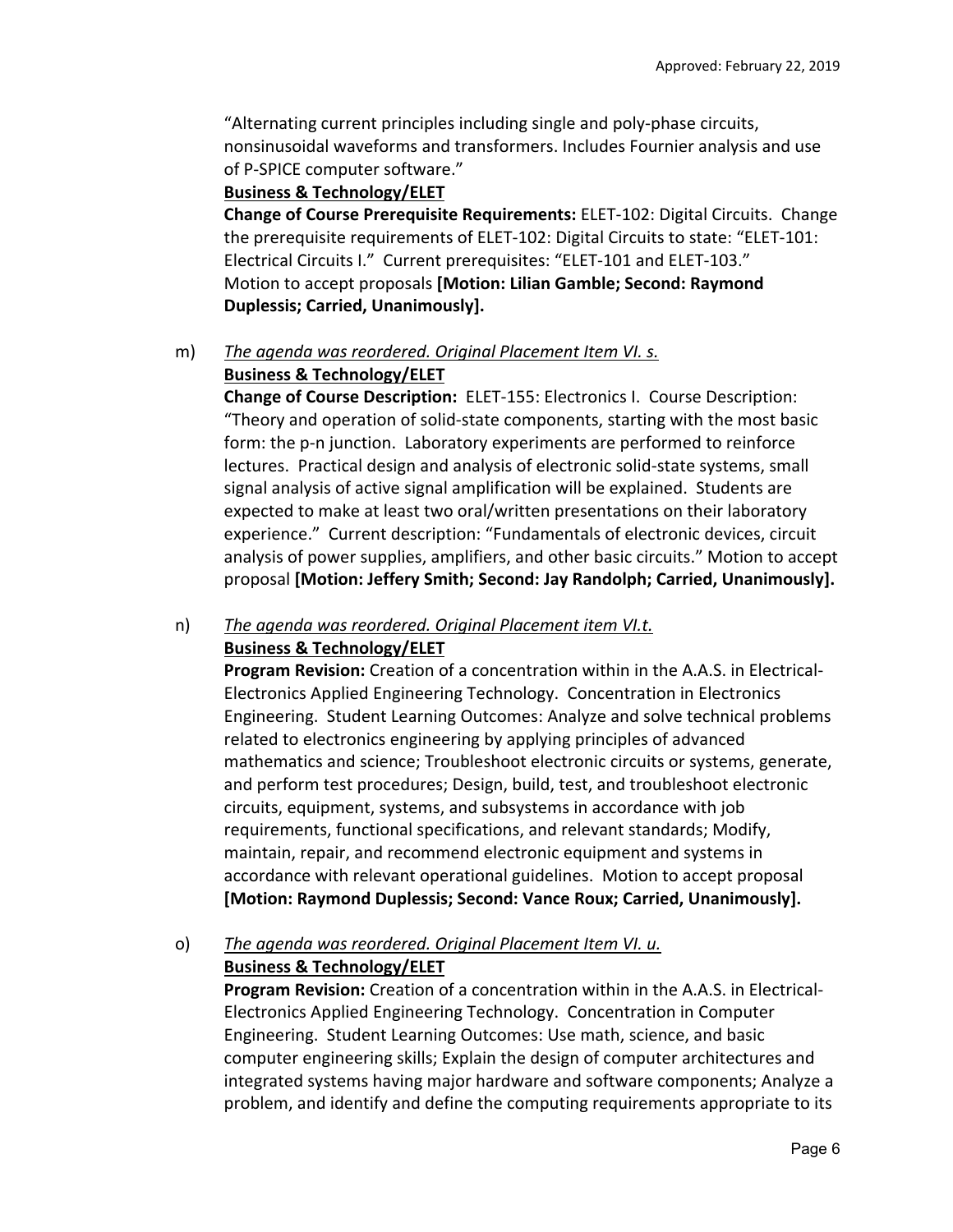solution; Design, implement, and evaluate a computer‐based system, process, component, or program to meet desired needs. Motion to accept proposal **[Motion: Raymond Duplessis; Second: Jennifer Bennett; Carried, Unanimously].** 

### p) *The agenda was reordered. Original Placement Item VI. v.*  **Business & Technology/ELET**

**Change of Course Description:** ELET‐283: Electronic Communications. Course Description: "Overview of Electronics Communications theory and laboratory experience including transmitting and receiving techniques using Amplitude, Frequency and Phase Modulation. In this course the students will be provided a complete set of a discrete components to build a 'Super‐Heterodyne AM Receiver.'" Current description: "Electronics communications theory and laboratory experience including transmitting and receiving techniques using amplitude, frequency, and phase modulation." Motion to accept proposal **[Motion: David Sanders; Second: Raymond Duplessis; Carried, Unanimously].** 

q) *The agenda was reordered. Original Placement item VI.w.*  **Business & Technology/ELET** 

**Change of Course Description: ELET-285: Industrial Electronics. Course** Description: "Overview of control of industrial machinery and processes through electronic circuits and systems. Includes devices and techniques to sense, measure, and control physical parameters with state‐of‐the‐art industrial process control. Explains system design and troubleshooting." Current description: "Control of industrial machinery and processes through electronic circuits and systems. Includes devices and techniques to sense, measure, and control physical parameters with state‐of‐the‐art industrial process control. Explains system design and troubleshooting." Motion to accept proposals **[Motion: Jay Randolph; Second: Janet Gauthier Stephens; Carried, Unanimously].** 

### r) *The agenda was reordered. Original Placement Item VI. x.*  **Business & Technology/ELET**

**New Course:** ELET‐290: Integrated Circuits and Interfacing (3‐3‐4 / 90). Creation of a new course, ELET‐290: Integrated Circuits and Interfacing. Course Description: "State-of-the-art mixed-signal interfaces such as transmitters and receivers front‐ends in wireless and wireline communications transceivers. Introduction to background and foreground calibration techniques for digitally‐ assisted transceivers." Motion to accept proposal **[Motion: Emily Cosper; Second: Caitlin Cooper; Carried, Unanimously].** 

# s) *The agenda was reordered. Original Placement Item VI. y.*  **Business & Technology/ELET New Course:** ELET‐292: Data Communications and Internetworking (3‐3‐4 / 90). Creation of a new course, ELET‐292: Data Communications and Internetworking.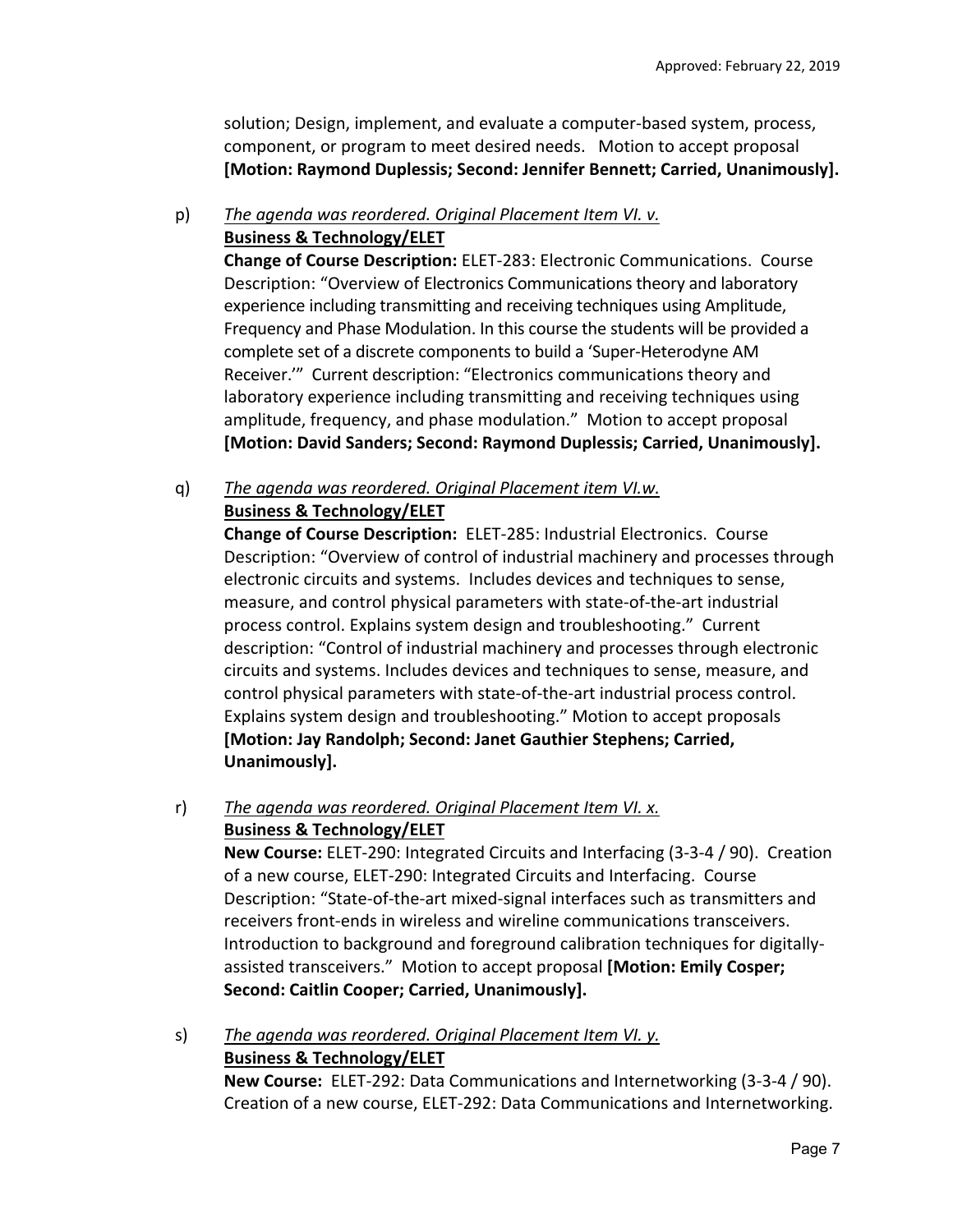Course Description: "State‐of‐the‐art mixed‐signal interfaces such as transmitters and receivers front‐ends in wireless and wireline communications transceivers. Introduction to background and foreground calibration techniques for digitally‐assisted transceivers." Motion to accept proposal **[Motion: Raymond Duplessis; Second: Jesse Boyd; Carried, Unanimously].** 

# t) *The agenda was reordered. Original Placement Item VI.z*  **Business & Technology/ELET**

**New Course:** ELET-294: Networking and Internet Technologies (3-3-4 / 90). Creation of a new course, ELET‐294: Networking and Internet Technologies. Course Description: "Overview of computer network and internet technologies from an engineering perspective. Emphasizes the distinction between various logical concepts and entities such as networks, the Internet at large, and the World Wide Web. Universal protocols and services such as SMTP, HTTP, DNS, and SNMP are explored. In addition, students will learn to deconstruct and identify components of common technologies. The context of these technologies within society and business is also introduced. Topics include the sematic web, the mobile web, and search engine technologies used for Internet information retrieval." Motion to accept proposal **[Motion: Janet Gauthier Stephens; Second: Larisia Jones; Carried, Unanimously].** 

# u) *The agenda was reordered. Original Placement item VI. aa*  **Business & Technology/ELET**

**Program Revision:** Creation of a concentration within in the A.A.S. in Electrical‐ Electronics Applied Engineering Technology. Concentration in Solar Engineering. Student Learning Outcomes: Compute basic solar irradiance characteristics; Explain circuit properties of photovoltaic cells; Discuss the physical parameters of solar cell operation; Describe the properties of solar cells and modules and the basic design properties affecting their performance; Design a photovoltaic system to meet specific requirements; Describe thin‐film and multijunction PV cells; Explain the role of solar concentrators. Motion to accept proposal **[Motion: Jennifer Bennett; Second: Caitlin Cooper; Carried, Unanimously].** 

# v) *The agenda was reordered. Original Placement Item VI.bb*  **Business & Technology/ELET**

**New Course:** ELET‐295: Solar Fundamentals (3‐4‐4 / 105). Creation of a new course, ELET‐295: Solar Fundamentals. Course description: "Design and applications of solar energy engineering. Fundamentals of solar energy conversion, photovoltaic and photothermal engineering, optical systems, photoelectrochemical cells for hydrogen generation, and energy storage and distribution systems. Covers solar energy insolation and global energy needs, current trends in solar plants, thin film solar cells, and solar cell material science." Motion to accept proposal **[Motion: Raymond Duplessis; Second: Jay Randolph; Carried, Unanimously].**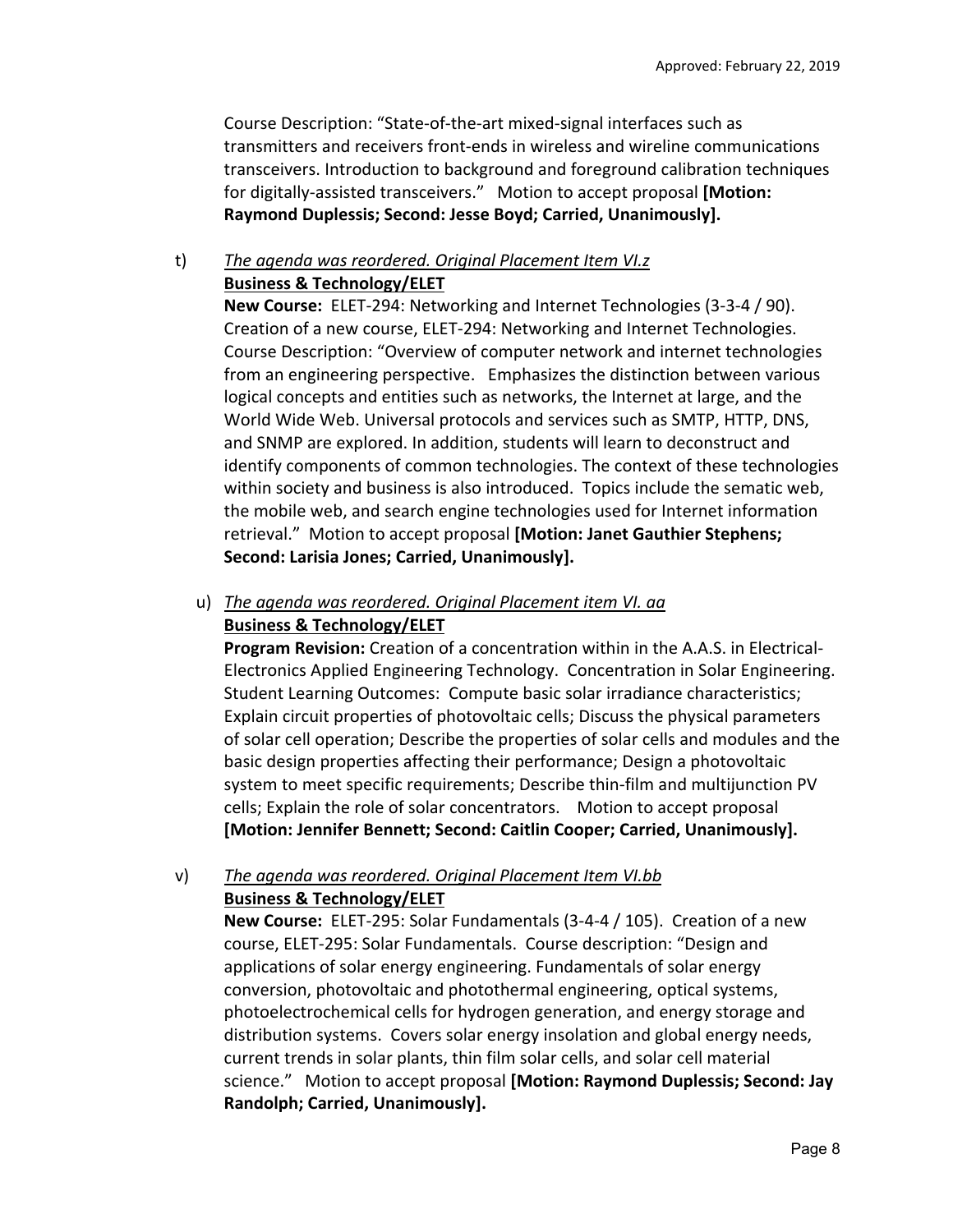# w) *The agenda was reordered. Original Placement Item VI. cc*  **Business & Technology/ELET**

**New Course:** ELET‐296: Solar Photovoltaic Systems (3‐4‐4 / 105). Creation of a new course, ELET‐296: Solar Photovoltaic Systems. Course description: "Design and installation of solar photovoltaic (PV) systems and their applications both off‐grid and on‐grid. Centralized solar power plants and distributed topologies will be considered." Motion to accept proposal **[Motion: Raymond Duplessis; Second: Emily Cosper; Carried, Unanimously].** 

## x) *The agenda was reordered. Original Placement Item VI. dd*  **Business & Technology/ELET**

**New Course:** ELET-297: Solar PV System Design and Installation (3-4-4 / 105) Creation of a new course, ELET‐297: Solar PV System Design and Installation. Course description: "Training in the design, installation and maintenance of grid connected residential photovoltaic systems. Topics covered include: Overview of PV Systems, Sunshine basics, how PV works, components of a PV system, setup, configuration, sizing, wiring and controls, relevant sections of NEC, zoning laws and building codes pertaining to PV systems, interconnection requirements, specific parameters of concern to utilities in grid connected systems, practical experiments and demonstrations of different aspects of PV, site visit with detailed explanation of maintenance and troubleshooting. Based on Job Task Analysis of NABCEP." Motion to accept proposal **[Motion: Raymond Duplessis; Second: Lilian Gamble; Carried, Unanimously].** 

y) *The agenda was reordered. Original Placement Item VI. ee*  **Business & Technology/ELET Change of Program Description:** Associate of Applied Science in Electrical‐ Electronics Applied Engineering Technology. Motion to accept proposals **[Motion: Raymond Duplessis; Second: Jay Randolph; Carried, Unanimously].** 

# z) *The agenda was reordered and items were combined for discussion. Original Placement Items VI.ff. to VI yy*

### **Science & Mathematics/WWTC**

**Instructional Area Termination:** Technical Competency Area in Water Production Operator I. Terminate the T.C.A. in Water Production Operator I; while successful completion of the course comprising the T.C.A. results in state, local, and/or national certification/licensure/registry, the total credit hours do not meet thresholds as defined for approved credentials. Note: Division has submitted proposals for new instructional program(s) to address the needs of Water/Wastewater Technology.

# **Science & Mathematics/WWTC**

**Instructional Area Termination:** Technical Competency Area in Water Production Operator II. Terminate the T.C.A. in Water Production Operator II;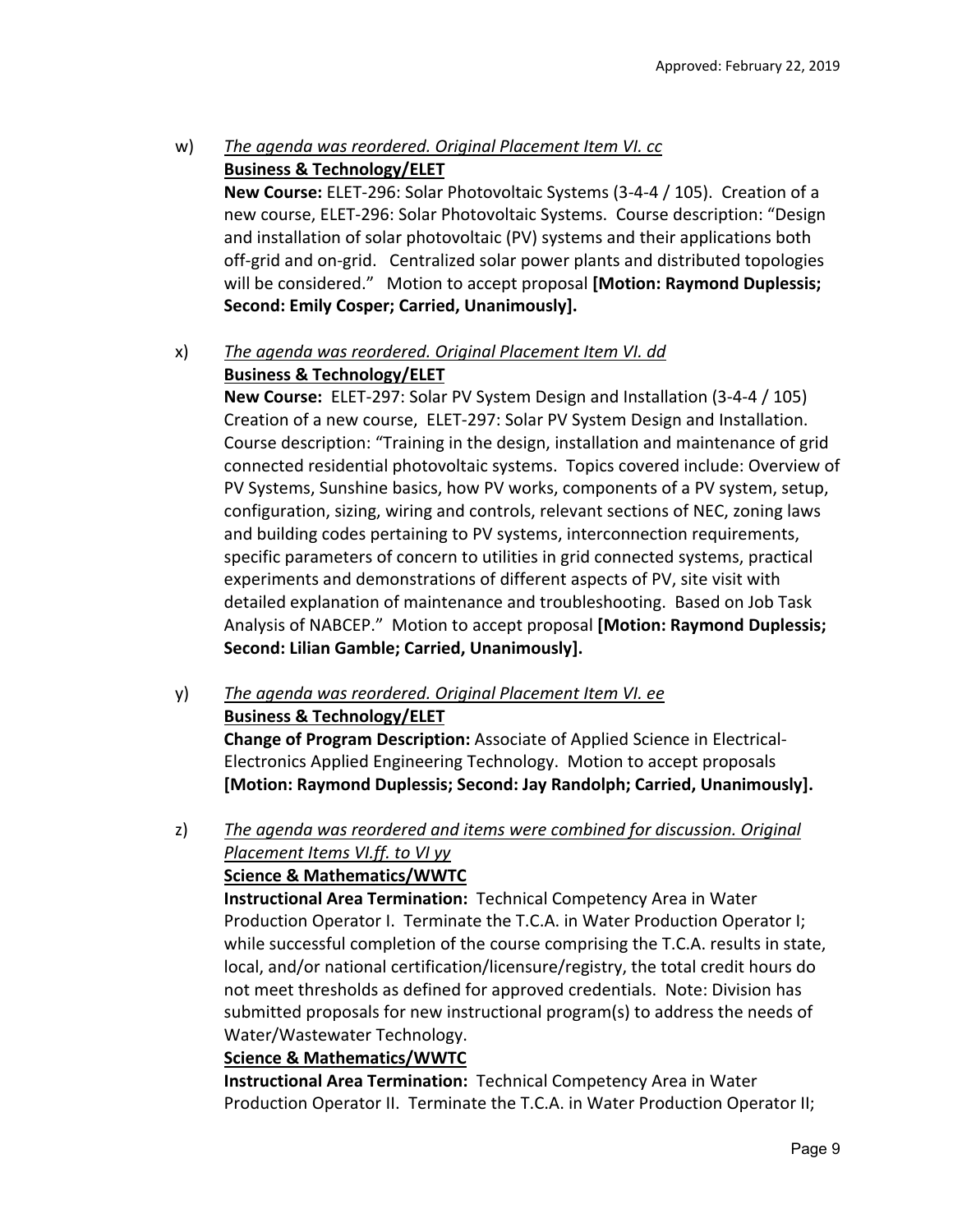while successful completion of the course comprising the T.C.A. results in state, local, and/or national certification/licensure/registry, the total credit hours do not meet thresholds as defined for approved credentials. Note: Division has submitted proposals for new instructional program(s) to address the needs of Water/Wastewater Technology.

#### **Science & Mathematics/WWTC**

**Instructional Area Termination:** Technical Competency Area in Water Production Operator III. Terminate the T.C.A. in Water Production Operator III; while successful completion of the course comprising the T.C.A. results in state, local, and/or national certification/licensure/registry, the total credit hours do not meet thresholds as defined for approved credentials. Note: Division has submitted proposals for new instructional program(s) to address the needs of Water/Wastewater Technology.

#### **Science & Mathematics/WWTC**

**Instructional Area Termination:** Technical Competency Area in Water Production Operator IV. Terminate the T.C.A. in Water Production Operator IV; while successful completion of the course comprising the T.C.A. results in state, local, and/or national certification/licensure/registry, the total credit hours do not meet thresholds as defined for approved credentials. Note: Division has submitted proposals for new instructional program(s) to address the needs of Water/Wastewater Technology.

#### **Science & Mathematics/WWTC**

**Instructional Area Termination:** Technical Competency Area in Water Treatment Operator I. Terminate the T.C.A. in Water Treatment Operator I; while successful completion of the course comprising the T.C.A. results in state, local, and/or national certification/licensure/registry, the total credit hours do not meet thresholds as defined for approved credentials. Note: Division has submitted proposals for new instructional program(s) to address the needs of Water/Wastewater Technology.

#### **Science & Mathematics/WWTC**

**Instructional Area Termination:** Technical Competency Area in Water Treatment Operator II. Terminate the T.C.A. in Water Treatment Operator II; while successful completion of the course comprising the T.C.A. results in state, local, and/or national certification/licensure/registry, the total credit hours do not meet thresholds as defined for approved credentials. Note: Division has submitted proposals for new instructional program(s) to address the needs of Water/Wastewater Technology.

#### **Science & Mathematics/WWTC**

**Instructional Area Termination:** Technical Competency Area in Water Treatment Operator III. Terminate the T.C.A. in Water Treatment Operator III; while successful completion of the course comprising the T.C.A. results in state, local, and/or national certification/licensure/registry, the total credit hours do not meet thresholds as defined for approved credentials. Note: Division has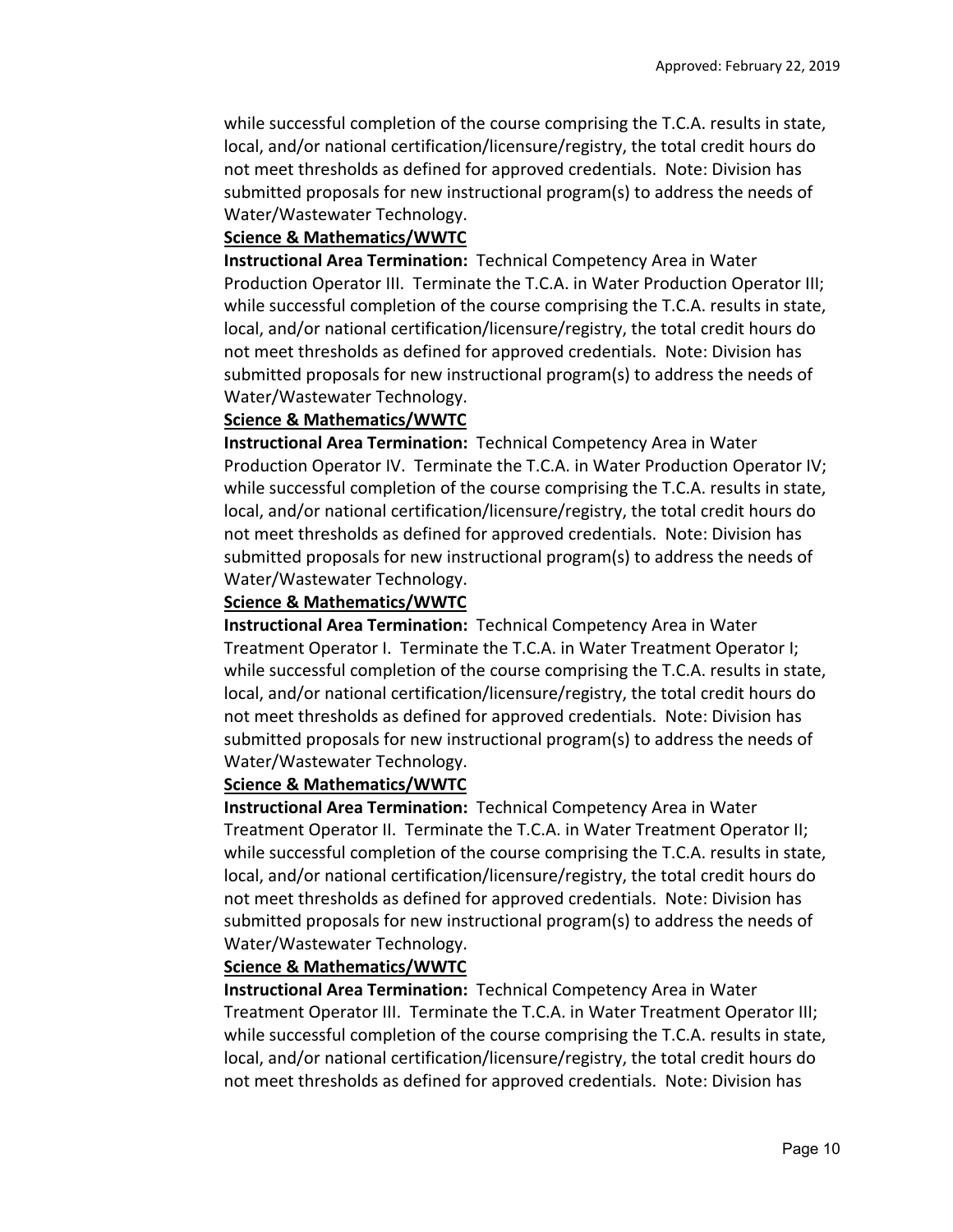submitted proposals for new instructional program(s) to address the needs of Water/Wastewater Technology.

### **Science & Mathematics/WWTC**

**Instructional Area Termination:** Technical Competency Area in Water Treatment Operator IV. Terminate the T.C.A. in Water Treatment Operator IV; while successful completion of the course comprising the T.C.A. results in state, local, and/or national certification/licensure/registry, the total credit hours do not meet thresholds as defined for approved credentials. Note: Division has submitted proposals for new instructional program(s) to address the needs of Water/Wastewater Technology.

### **Science & Mathematics/WWTC**

**Instructional Area Termination:** Technical Competency Area in Water Distribution Operator I. Terminate the T.C.A. in Water Distribution Operator I; while successful completion of the course comprising the T.C.A. results in state, local, and/or national certification/licensure/registry, the total credit hours do not meet thresholds as defined for approved credentials. Note: Division has submitted proposals for new instructional program(s) to address the needs of Water/Wastewater Technology.

### **Science & Mathematics/WWTC**

**Instructional Area Termination:** Technical Competency Area in Water Distribution Operator II. Terminate the T.C.A. in Water Distribution Operator II; while successful completion of the course comprising the T.C.A. results in state, local, and/or national certification/licensure/registry, the total credit hours do not meet thresholds as defined for approved credentials. Note: Division has submitted proposals for new instructional program(s) to address the needs of Water/Wastewater Technology.

### **Science & Mathematics/WWTC**

**Instructional Area Termination:** Technical Competency Area in Water Distribution Operator III. Terminate the T.C.A. in Water Distribution Operator III; while successful completion of the course comprising the T.C.A. results in state, local, and/or national certification/licensure/registry, the total credit hours do not meet thresholds as defined for approved credentials. Note: Division has submitted proposals for new instructional program(s) to address the needs of Water/Wastewater Technology.

### **Science & Mathematics/WWTC**

**Instructional Area Termination:** Technical Competency Area in Water Distribution Operator IV. Terminate the T.C.A. in Water Distribution Operator IV; while successful completion of the course comprising the T.C.A. results in state, local, and/or national certification/licensure/registry, the total credit hours do not meet thresholds as defined for approved credentials. Note: Division has submitted proposals for new instructional program(s) to address the needs of Water/Wastewater Technology.

### **Science & Mathematics/WWTC**

**Instructional Area Termination:** Technical Competency Area in Wastewater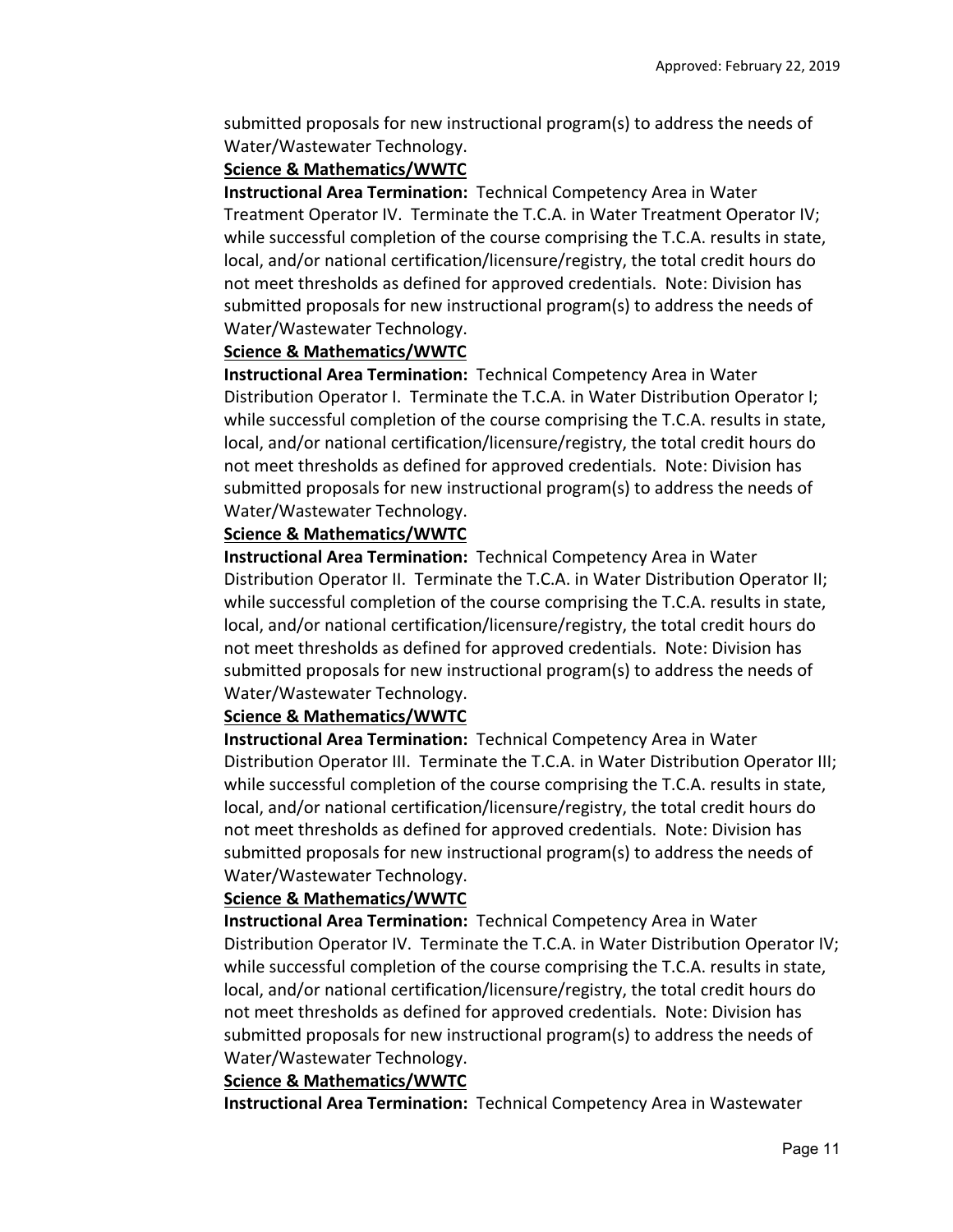Collection Operator I. Terminate the T.C.A. in Water Collection Operator I; while successful completion of the course comprising the T.C.A. results in state, local, and/or national certification/licensure/registry, the total credit hours do not meet thresholds as defined for approved credentials. Note: Division has submitted proposals for new instructional program(s) to address the needs of Water/Wastewater Technology.

#### **Science & Mathematics/WWTC**

**Instructional Area Termination:** Technical Competency Area in Wastewater Collection Operator II. Terminate the T.C.A. in Water Collection Operator II; while successful completion of the course comprising the T.C.A. results in state, local, and/or national certification/licensure/registry, the total credit hours do not meet thresholds as defined for approved credentials. Note: Division has submitted proposals for new instructional program(s) to address the needs of Water/Wastewater Technology.

#### **Science & Mathematics/WWTC**

**Instructional Area Termination:** Technical Competency Area in Wastewater Collection Operator III. Terminate the T.C.A. in Water Collection Operator III; while successful completion of the course comprising the T.C.A. results in state, local, and/or national certification/licensure/registry, the total credit hours do not meet thresholds as defined for approved credentials. Note: Division has submitted proposals for new instructional program(s) to address the needs of Water/Wastewater Technology.

#### **Science & Mathematics/WWTC**

**Instructional Area Termination:** Technical Competency Area in Wastewater Collection Operator IV. Terminate the T.C.A. in Water Collection Operator IV; while successful completion of the course comprising the T.C.A. results in state, local, and/or national certification/licensure/registry, the total credit hours do not meet thresholds as defined for approved credentials. Note: Division has submitted proposals for new instructional program(s) to address the needs of Water/Wastewater Technology.

### **Science & Mathematics/WWTC**

**Instructional Area Termination:** Technical Competency Area in Wastewater Treatment Operator I. Terminate the T.C.A. in Wastewater Treatment Operator I; while successful completion of the course comprising the T.C.A. results in state, local, and/or national certification/licensure/registry, the total credit hours do not meet thresholds as defined for approved credentials. Note: Division has submitted proposals for new instructional program(s) to address the needs of Water/Wastewater Technology.

#### **Science & Mathematics/WWTC**

**Instructional Area Termination:** Technical Competency Area in Wastewater Treatment Operator II. Terminate the T.C.A. in Wastewater Treatment Operator II; while successful completion of the course comprising the T.C.A. results in state, local, and/or national certification/licensure/registry, the total credit hours do not meet thresholds as defined for approved credentials. Note: Division has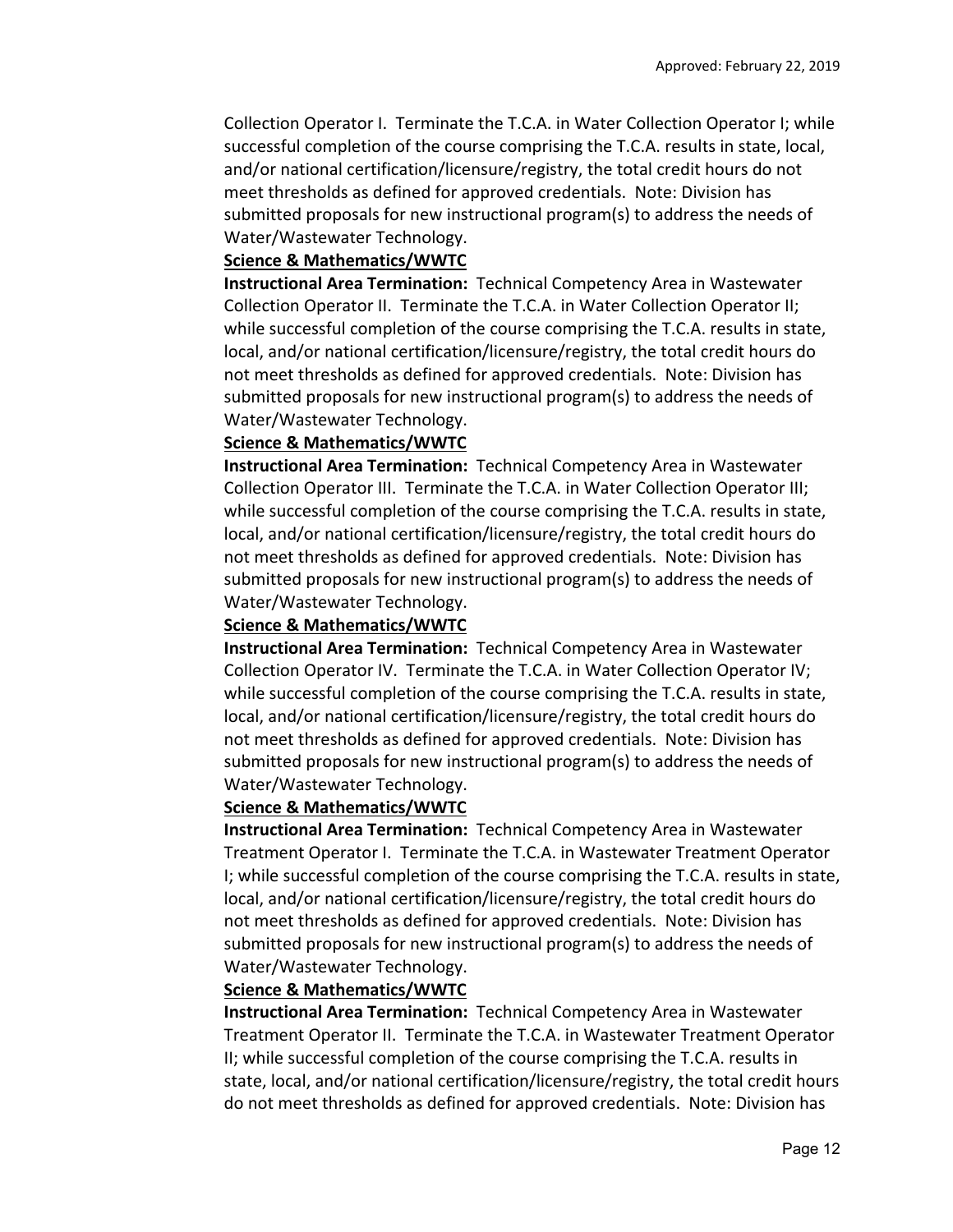submitted proposals for new instructional program(s) to address the needs of Water/Wastewater Technology.

# **Science & Mathematics/WWTC**

**Instructional Area Termination:** Technical Competency Area in Wastewater Treatment Operator III. Terminate the T.C.A. in Wastewater Treatment Operator III; while successful completion of the course comprising the T.C.A. results in state, local, and/or national certification/licensure/registry, the total credit hours do not meet thresholds as defined for approved credentials. Note: Division has submitted proposals for new instructional program(s) to address the needs of Water/Wastewater Technology.

# **Science & Mathematics/WWTC**

**Instructional Area Termination:** Technical Competency Area in Wastewater Treatment Operator IV. Terminate the T.C.A. in Wastewater Treatment Operator IV; while successful completion of the course comprising the T.C.A. results in state, local, and/or national certification/licensure/registry, the total credit hours do not meet thresholds as defined for approved credentials. Note: Division has submitted proposals for new instructional program(s) to address the needs of Water/Wastewater Technology. Motion to accept proposals **[Motion: Jay Randolph; Second: Jesse Boyd; Carried, Unanimously].**

# aa) *The agenda was reordered and items were combined for discussion. Original Placement Items VI. zz to VI. ddd*

# **Science & Mathematics**

**Change of Credential Designation/Program Revision:** Technical Competency Area in Water Production Operator I‐IV. Change the credential designation of the T.C.A. in Water Production Operator I‐IV *from* T.C.A. in Water Production Operator I‐IV *to* Career and Technical Certificate (C.T.C.) in Water Production Operator. Program Description: "The goal of the program is to aid in the development of a workforce pipeline for water production operators and to prepare new and existing water production operators for the Louisiana State Operator Certification Exam. Upon the completion of this certificate program, the student will be able to obtain employment as an entry‐level water production operator or advance in current employment or new based on their current operator certification level in industry or government settings. At the local, regional, and state level there is an understaffed, aging, and retiring water operator workforce. This set of technical competencies has been developed based on the needs expressed by the New Orleans Sewerage and Water Board and several public and private entities that are concerned about the present and future of our water services." Note publication of curriculum outline and suggested program sequence in the College Catalog.

# **Science & Mathematics**

**Change of Credential Designation/Program Revision:** Technical Competency Area in Water Treatment Operator I‐IV. Change the credential designation of the T.C.A. in Water Treatment Operator I‐IV *from* T.C.A. in Water Treatment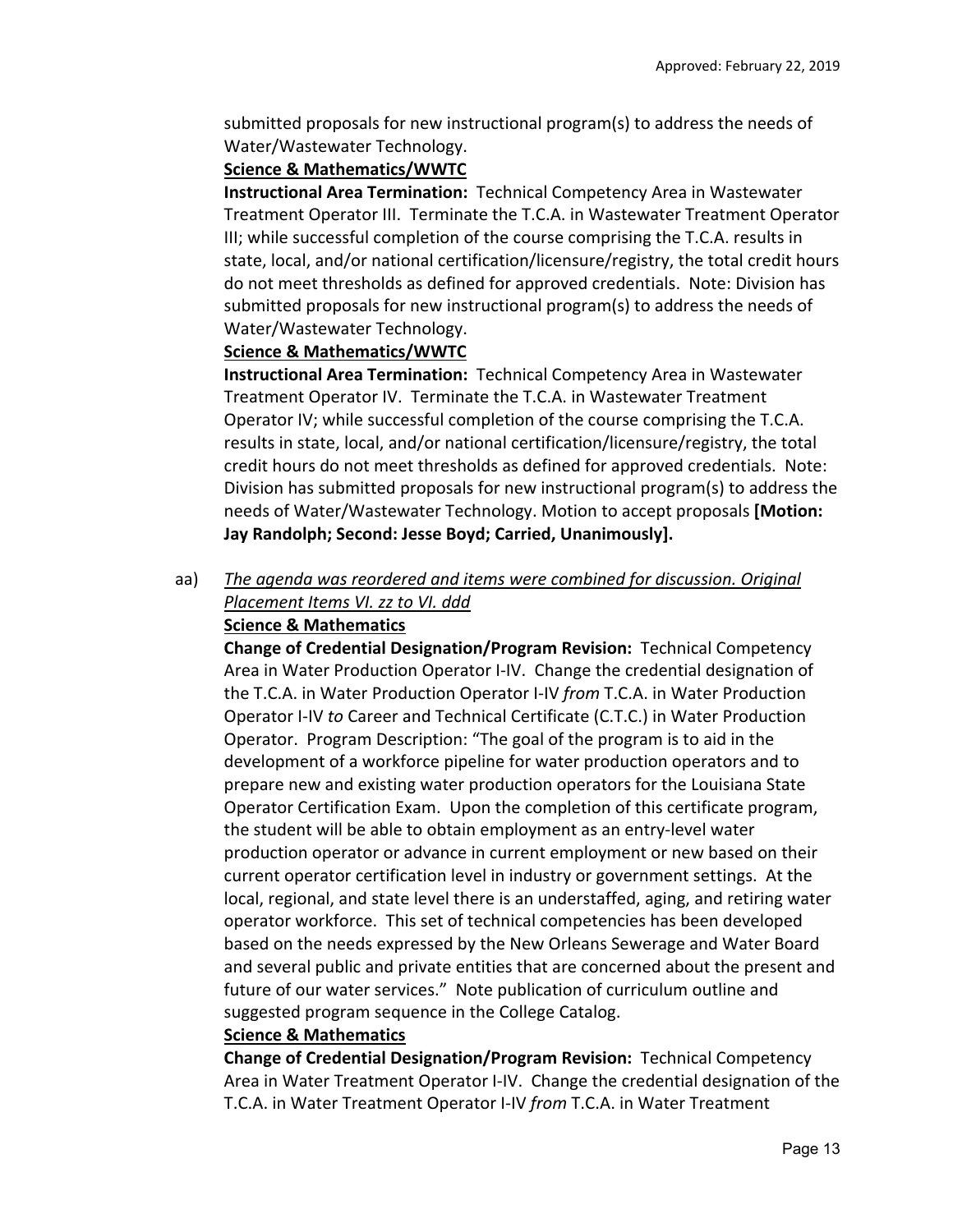Operator I‐IV *to* Career and Technical Certificate (C.T.C.) in Water Treatment Operator. Program Description: "The goal of the program is to aid in the development of a workforce pipeline for water treatment operators and to prepare new and existing water treatment operators for the Louisiana State Operator Certification Exam. Upon the completion of this certificate program, the student will be able to obtain employment as an entry‐level water treatment operator or advance in current employment or new based on their current operator certification level in industry or government settings. At the local, regional, and state level there is an understaffed, aging, and retiring water treatment operator workforce. This set of technical competencies has been developed based on the needs expressed by the New Orleans Sewerage and Water Board and several public and private entities that are concerned about the present and future of our water services." Note publication of curriculum outline and suggested program sequence in the College Catalog.

#### **Science & Mathematics**

**Change of Credential Designation/Program Revision:** Technical Competency Area in Water Distribution Operator I‐IV. Change the credential designation of the T.C.A. in Water Distribution Operator I‐IV *from* T.C.A. in Water Distribution Operator I‐IV *to* Career and Technical Certificate (C.T.C.) in Water Distribution Operator. Program Description: "The goal of the program is to aid in the development of a workforce pipeline for water distribution operators and to prepare new and existing water distribution operators for the Louisiana State Operator Certification Exam. Upon the completion of this Certificate program, the student will be able to obtain employment as an entry‐level water distribution operator or advance in current employment or new based on their current operator certification level in industry or government settings. At the local, regional, and state level there is an understaffed, aging and retiring water operator workforce. This set of technical competencies has been developed based on the needs expressed by the New Orleans Sewerage and Water Board and several public and private entities that are concerned about the present and future of our water services." Note publication of curriculum outline and suggested program sequence in the College Catalog.

#### **Science & Mathematics**

**Change of Credential Designation/Program Revision:** Technical Competency Area in Wastewater Collection Operator I‐IV. Change the credential designation of the T.C.A. in Wastewater Collection Operator I‐IV *from* T.C.A. in Wastewater Collection Operator I‐IV *to* Career and Technical Certificate (C.T.C.) in Wastewater Collection Operator. Program Description: "The goal of the program is to aid in the development of a workforce pipeline for wastewater collection operators and to prepare new and existing wastewater collection operators for the Louisiana State Operator Certification Exam. Upon the completion of this Certificate program, the student will be able to obtain employment as an entry‐level water production operator or advance in current employment or new based on their current operator certification level in industry or government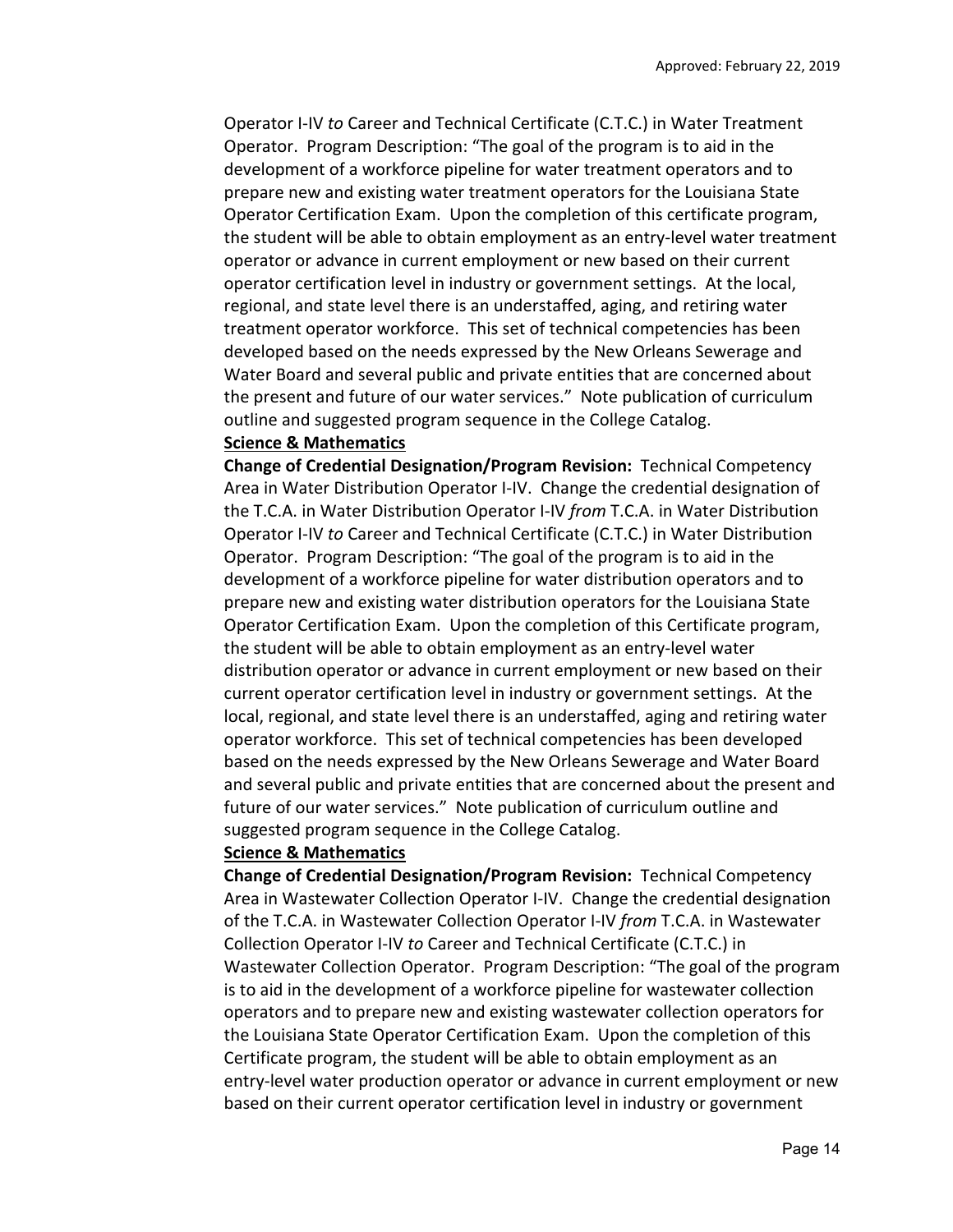settings. At the local, regional, and state level there is an understaffed, aging, and retiring wastewater collection operator workforce. This set of technical competencies has been developed based on the needs expressed by the New Orleans Sewerage and Water Board and several public and private entities that are concerned about the present and future of our water services." Note publication of curriculum outline and suggested program sequence in the College Catalog.

#### **Science & Mathematics**

**Change of Credential Designation/Program Revision:** Technical Competency Area in Wastewater Treatment Operator I‐IV. Change the credential designation of the T.C.A. in Wastewater Treatment Operator I‐IV *from* T.C.A. in Wastewater Treatment Operator I‐IV *to* Career and Technical Certificate (C.T.C.) in Wastewater Treatment Operator. Program Description: "The goal of the program is to aid in the development of a workforce pipeline for wastewater treatment operators and to prepare new and existing wastewater treatment operators for the Louisiana State Operator Certification Exam. Upon the completion of this Certificate program, the student will be able to obtain employment as an entry‐level wastewater treatment operator or advance in current employment or new based on their current operator certification level in industry or government settings. At the local, regional, and state level there is an understaffed, aging and retiring wastewater treatment operator workforce. This set of technical competencies has been developed based on the needs expressed by the New Orleans Sewerage and Water Board and several public and private entities that are concerned about the present and future of our water services." Note publication of curriculum outline and suggested program sequence in the College Catalog. Motion to accept proposals **[Motion: Michael Santos; Second: Jay Randolph; Carried, Unanimously].**

bb) *The agenda was reordered and items were combined for discussion. Original Placement items VI. eee to VI. fff* 

#### **Business & Technology/MANG/Retail**

**Final Approval of Curriculum:** Certificate of Technical Studies in Retail Management. Final approval of the curriculum outline, to include suggested course sequence, program description, and Student Learning Outcomes. Program Description: "The purpose of the Retail Management Certificate program is to prepare individuals working in the retail industry, and related fields, for the industry training needs in supervision and management, marketing, financial management, and business planning. The curriculum encompasses several business essentials and emphasizes the skill sets needed for effective management and communication in the work environment. All courses in the Certificate program may be applied to the Associate of Applied Science Degree in Business & Management, with a concentration in Retail Management." Student Learning Outcomes: "Upon successful completion of the Retail Management Certificate program, the learner will be able to: Identify and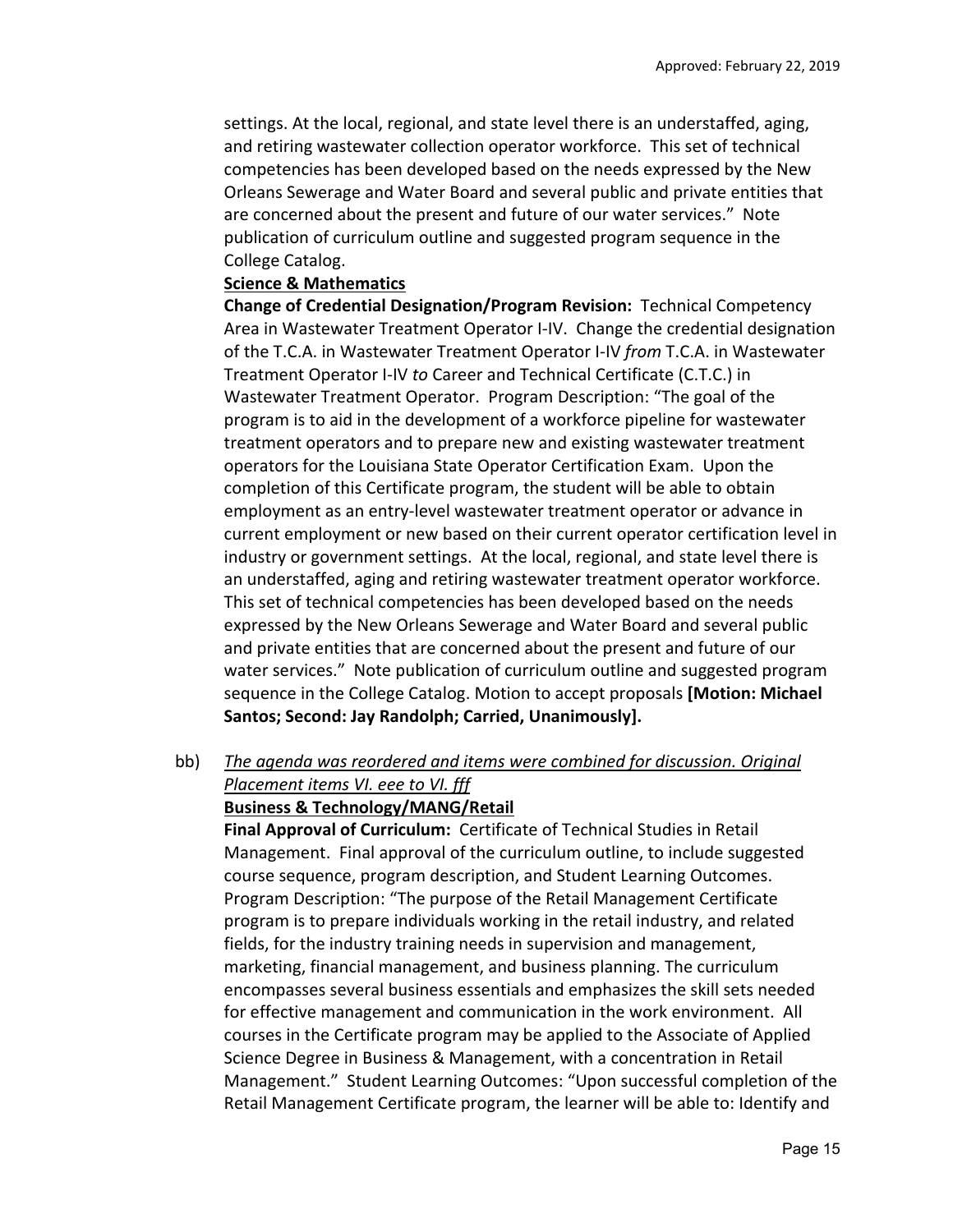describe basic theories, principles, practices, and terminology related to each functional area of business; Perform basic functions appropriate to each functional area of business; Communicate effectively using oral, written and non-verbal techniques, to include the use of technology, in the gathering and presentation of information."

### **Business & Technology/BUMG**

**Change of Program Description:** Addition of Cross‐reference to C.T.S. in Retail Management. Motion to accept proposals **[Motion: David Sanders; Second: Caitlin Cooper; Carried, Unanimously].**

### **VII. Consent Agenda**

a) **Business & Technology/ELET** 

**Master Syllabus Revision/Update:** ELET‐274: Electrical Machinery and Controls. Motion to accept proposals **[Motion: David Sanders; Second: Jay Randolph; Carried, Unanimously].**

### b) **Business & Technology/MARK**

**Master Syllabus Revision:** MARK‐213: Retailing. Update the format and student learning outcomes. Motion to accept proposals **[Motion: David Sanders; Second: Jay Randolph; Carried, Unanimously].**

### c) **Business & Technology/BUAD**

**Program Revision:** Associate of Applied Science in Business & Management. Revision of the A.A.S. in Business & Management, with a concentration in Entrepreneurship/Small Business Management. ADD: BUSG‐102: Customer Service to the list of approved electives. Total concentration hours and Total program hours remain the same. Motion to accept proposals **[Motion: David Sanders; Second: Jay Randolph; Carried, Unanimously].**

### d) **Business & Technology/MANG**

**Master Syllabus Revision:** MANG‐220: Introduction to Operations Management. Update the content and learning outcomes to better map to IBC and new C.T.S. in Certified Logistics Technology. Motion to accept proposals **[Motion: David Sanders; Second: Jay Randolph; Carried, Unanimously].**

### e) **Business & Technology/MANG**

**Master Syllabus Revision:** MANG‐230: Warehouse and Inventory Management. Update the content and learning outcomes to better map to IBC and new C.T.S. in Certified Logistics Technology. Motion to accept proposals **[Motion: David Sanders; Second: Jay Randolph; Carried, Unanimously].**

#### f) **Business & Technology/MANG Master Syllabus Revision:** MANG‐206: Introduction to Logistics. Update the